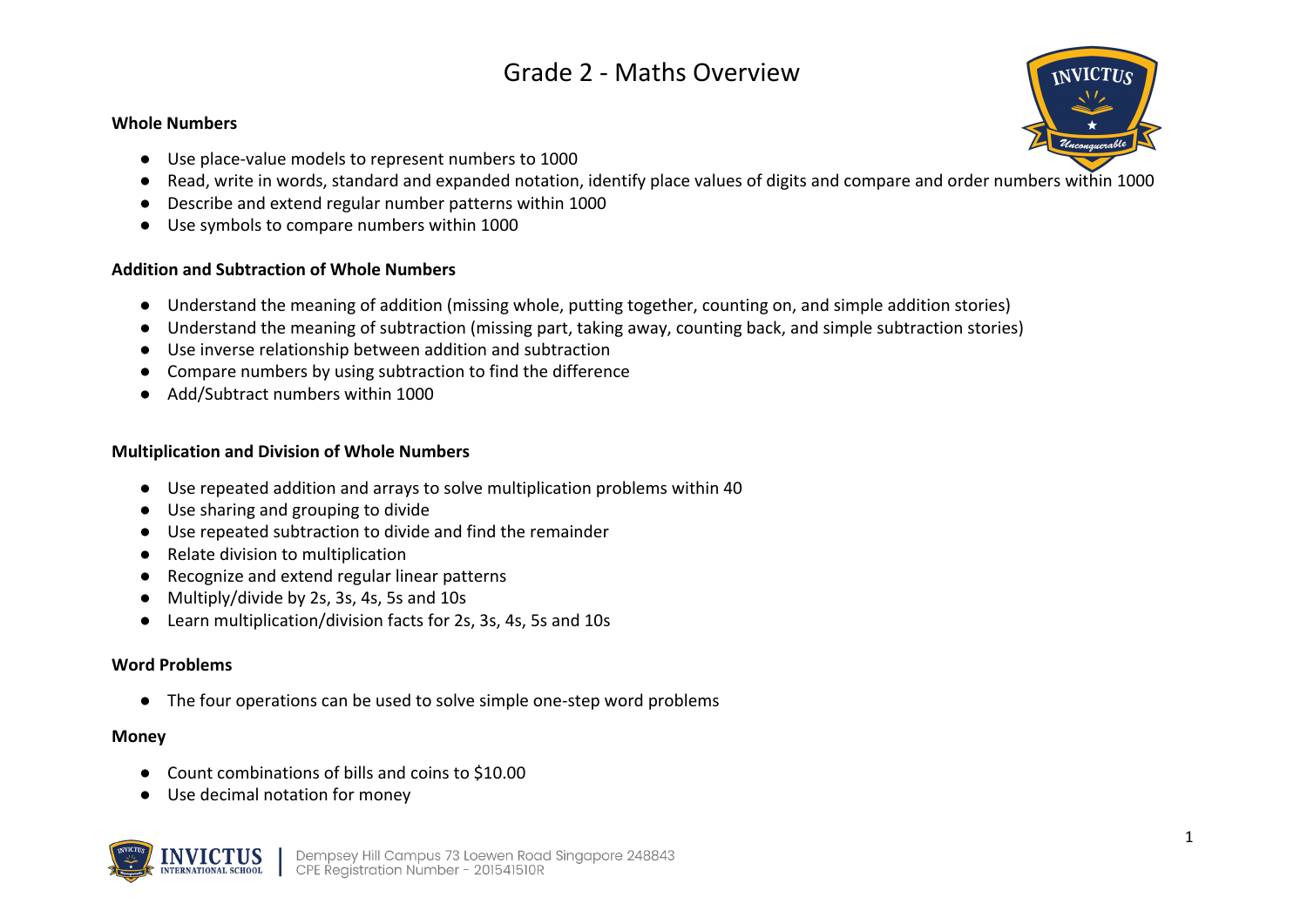# Grade 2 - Maths Overview

● Use decimal notation to add and subtract money within \$10.00

## **Mental Math Strategies**

- Use the commutative and associative properties to perform mental calculations and check results
- Add/Subtract numbers within 100
- Add/Subtract 1s, 10s, or 100s to numbers within 1000
- Subtract from 100
- Add/Subtract a number close to 100 (e.g. 98)
- Add and subtract money in compound units (dollars and cents) when the cents are multiples of 5 or close to \$1.00

### **Fractions**

- Recognize and name halves and fourths
- Recognize, write, name and illustrate fractions of a whole (denominators 1-12)
- Find the fraction with the same denominator to make a whole with another fraction
- Compare and order unit fractions
- Recognize and name the fraction of a set
- Find the value given the fraction of a set, using objects or drawings

## **Length, Mass & Capacity**

- Compare and measure length and weight by making direct comparisons with reference objects
- Compare and measure capacity by making direct comparisons with reference objects
- Compare and measure length, and weight using nonstandard units
- Compare and measure capacity using nonstandard units

#### **Time**

- Tell time to the nearest 5-minute mark (analog clock face)
- Estimate reasonable time intervals
- Find the duration of time intervals
- Find starting or ending times, given a time and the interval